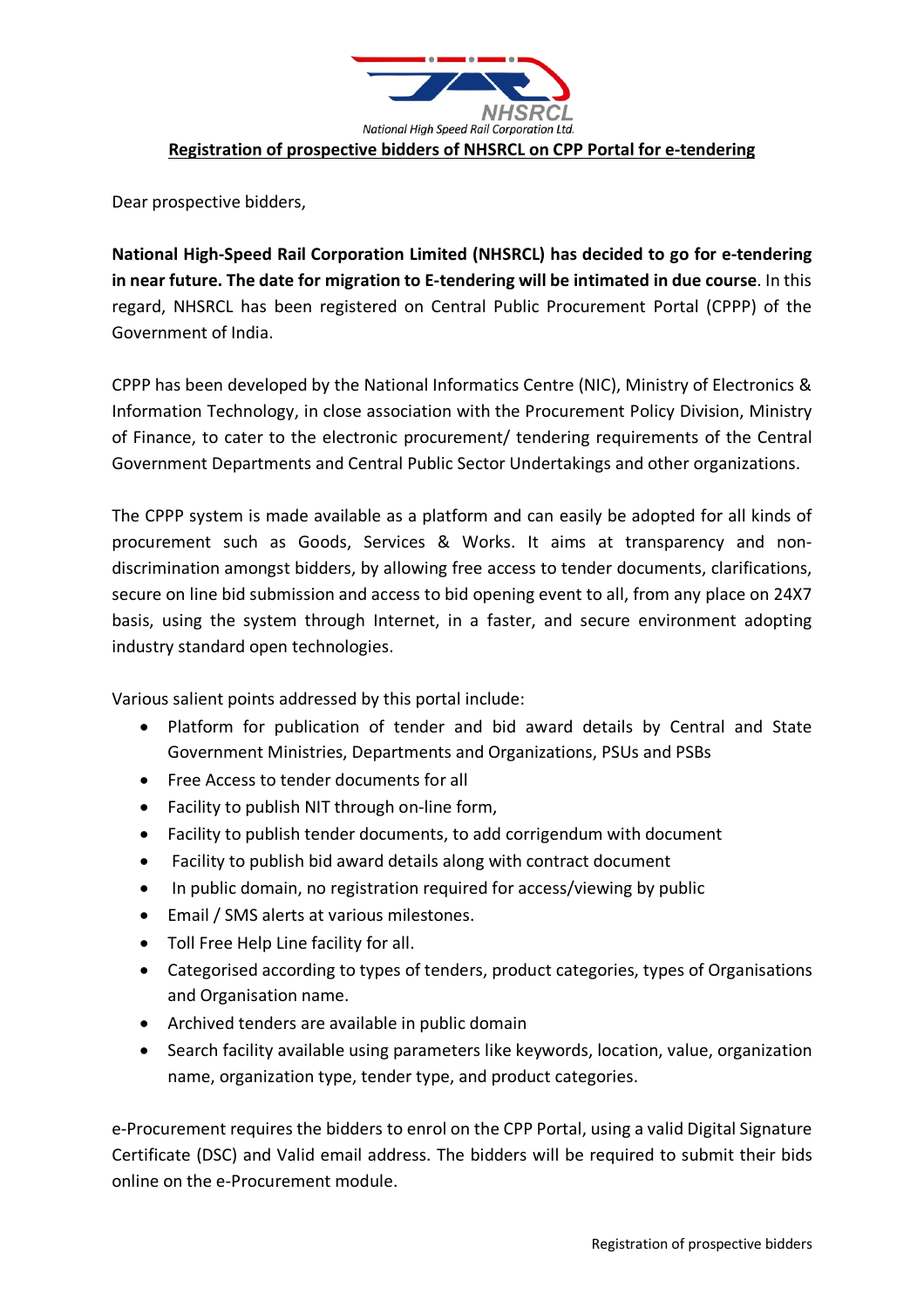Following are the special Instructions to the Contractors/Bidders for use of CPP Portal for esubmission of the bids:

- 1. Bidder should do Online Enrolment in this Portal using the option "Click Here to Enrol" available in the Home Page. Then the Digital Signature enrolment has to be done with the e-token, after logging into the portal. The e-token may be obtained from one of the authorized Certifying Authorities such as eMudhraCA/GNFC/IDRBT/MtnlTrustline/SafeScrpt/TCS.
- 2. Bidder then logs into the portal giving user id / password chosen during enrollment.
- 3. The e-token that is registered should be used by the bidder and should not be misused by others.
- 4. DSC once mapped to an account cannot be remapped to any other account. It can only be Inactivated.
- 5. The Bidders can update well in advance, the documents such as certificates, purchase order details etc., under **My Documents** option and these can be selected as per tender requirements and then attached along with bid documents during bid submission. This will ensure lesser upload of bid documents.
- 6. After downloading / getting the tender schedules, the Bidder should go through them carefully and then submit the documents as per the tender document, otherwise, the bid will be rejected.
- 7. The BOQ template must not be modified/replaced by the bidder and the same should be uploaded after filling the relevant columns, else the bidder is liable to be rejected for that tender. Bidders are allowed to enter the Bidder Name and Values only.
- 8. If there are any clarifications, this may be obtained online through the eProcurement Portal, or through the contact details given in the tender document. Bidder should take into account of the corrigendum published before submitting the bids online.
- 9. Bidder, in advance, should prepare the bid documents to be submitted as indicated in the tender schedule and they should be in PDF/XLS/RAR/DWF formats. If there is more than one document, they can be clubbed together.
- 10. Bidder should arrange for the EMD as specified in the tender. The original should be posted/couriered/given in person to the Tender Inviting Authority, within the bid submission date and time for the tender.
- 11. The bidder reads the terms and conditions and accepts the same to proceed further to submit the bids
- 12. The bidder has to submit the tender document(s) online well in advance before the prescribed time to avoid any delay or problem during the bid submission process.
- 13. There is no limit on the size of the file uploaded at the server end. However, the upload is decided on the Memory available at the Client System as well as the Network bandwidth available at the client side at that point of time. In order to reduce the file size, bidders are suggested to scan the documents in 75-100 DPI so that the clarity is maintained and also the size of file also gets reduced. This will help in quick uploading even at very low bandwidth speeds.
- 14. It is important to note that, **the bidder has to Click on the Freeze Bid Button, to ensure that he/she completes the Bid Submission Process. Bids Which are not**